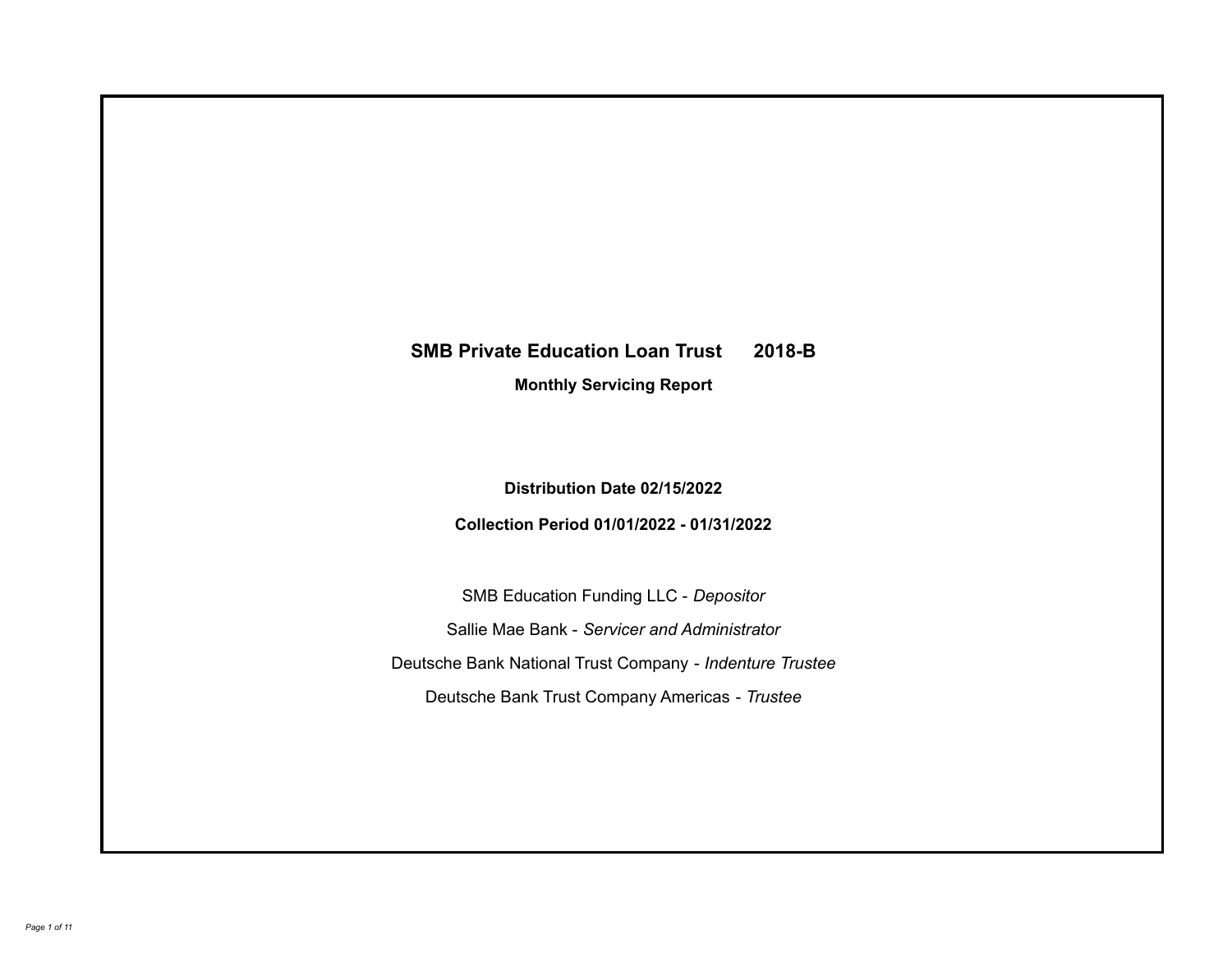A

| A | <b>Student Loan Portfolio Characteristics</b>                                       |                                                 | Settlement Date<br>06/20/2018     | 12/31/2021                        | 01/31/2022                        |
|---|-------------------------------------------------------------------------------------|-------------------------------------------------|-----------------------------------|-----------------------------------|-----------------------------------|
|   | <b>Principal Balance</b><br>Interest to be Capitalized Balance                      |                                                 | \$711,764,068.61<br>45,061,230.34 | \$398,926,726.19<br>17,886,674.47 | \$389,580,334.39<br>17,554,522.68 |
|   | Pool Balance                                                                        |                                                 | \$756,825,298.95                  | \$416,813,400.66                  | \$407,134,857.07                  |
|   | Weighted Average Coupon (WAC)<br>Weighted Average Remaining Term<br>Number of Loans |                                                 | 9.50%<br>138.18<br>61,394         | 8.13%<br>128.95<br>35,169         | 8.13%<br>128.88<br>34,525         |
|   | Number of Borrowers<br>Pool Factor                                                  |                                                 | 59,075                            | 34,013<br>0.550739254             | 33,393<br>0.537950908             |
|   |                                                                                     | Since Issued Total Constant Prepayment Rate (1) |                                   | 12.42%                            | 12.54%                            |
| B | <b>Debt Securities</b>                                                              | Cusip/Isin                                      |                                   | 01/18/2022                        | 02/15/2022                        |
|   | A <sub>2</sub> A                                                                    | 78449LAB4                                       |                                   | \$175,775,223.43                  | \$170,907,282.96                  |
|   | A2B                                                                                 | 78449LAC2                                       |                                   | \$86,334,827.06                   | \$83,943,859.84                   |
|   | В                                                                                   | 78449LAD0                                       |                                   | \$50,500,000.00                   | \$50,500,000.00                   |
|   |                                                                                     |                                                 |                                   |                                   |                                   |

| $\sim$<br>◡ | <b>Certificates</b> | Cusip/Isin | 01/18/2022 | 02/15/2022   |
|-------------|---------------------|------------|------------|--------------|
|             | Residual            | 78449L108  | 100,000.00 | \$100,000.00 |

| $\overline{\phantom{0}}$<br>ັ | ount Balances<br>--------<br>-лако | 01/18/2022     | 02/15/2022   |
|-------------------------------|------------------------------------|----------------|--------------|
|                               | Reserve Account Balance            | \$1.912.058.00 | 1.912.058.00 |

| <b>Asset / Liability</b>               | 01/18/2022       | 02/15/2022       |
|----------------------------------------|------------------|------------------|
| Overcollateralization Percentage       | 25.00%           | 25.00%           |
| Specified Overcollateralization Amount | \$104,203,350.17 | \$101,783,714.27 |
| Actual Overcollateralization Amount    | \$104,203,350.17 | \$101,783,714.27 |

(1) For additional information, see 'Since Issued CPR Methodology' found in section VIII of this report .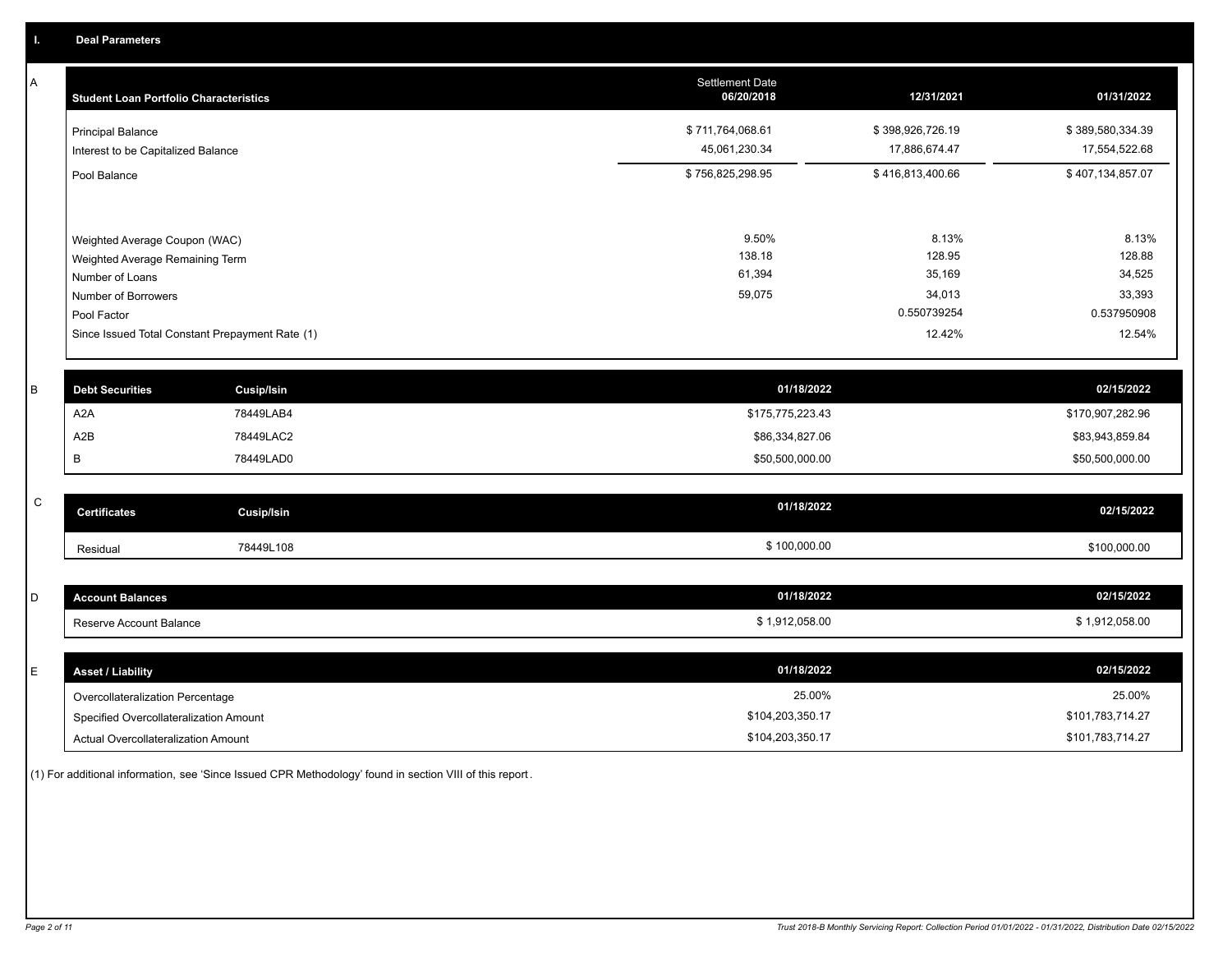#### **II. 2018-B Trust Activity 01/01/2022 through 01/31/2022**

# **Total Principal Receipts \$ 9,275,524.42**  Other Principal Deposits 209,085.90 Servicer Principal Reimbursement 0.00 Seller Principal Reimbursement 0.00 Borrower Principal 9,066,438.52 A **Student Loan Principal Receipts**

#### B **Student Loan Interest Receipts**

| <b>Total Interest Receipts</b>  | \$2,246,834.13 |
|---------------------------------|----------------|
| Other Interest Deposits         | 810.09         |
| Servicer Interest Reimbursement | 0.00           |
| Seller Interest Reimbursement   | 0.00           |
| Borrower Interest               | 2,246,024.04   |

| C       | <b>Recoveries on Realized Losses</b>                             | \$57,182.30     |
|---------|------------------------------------------------------------------|-----------------|
| D       | <b>Investment Income</b>                                         | \$258.71        |
| Е.      | <b>Funds Borrowed from Next Collection Period</b>                | \$0.00          |
| F.      | Funds Repaid from Prior Collection Period                        | \$0.00          |
| G       | Loan Sale or Purchase Proceeds                                   | \$0.00          |
| H       | Initial Deposits to Distribution Account                         | \$0.00          |
|         | <b>Excess Transferred from Other Accounts</b>                    | \$0.00          |
| J       | <b>Borrower Benefit Reimbursements</b>                           | \$0.00          |
| K       | <b>Other Deposits</b>                                            | \$0.00          |
|         | <b>Other Fees Collected</b>                                      | \$0.00          |
| М       | <b>AVAILABLE FUNDS</b>                                           | \$11,579,799.56 |
| N       | Non-Cash Principal Activity During Collection Period             | \$(70,867.38)   |
| $\circ$ | Aggregate Purchased Amounts by the Depositor, Servicer or Seller | \$209,895.99    |
| P       | Aggregate Loan Substitutions                                     | \$0.00          |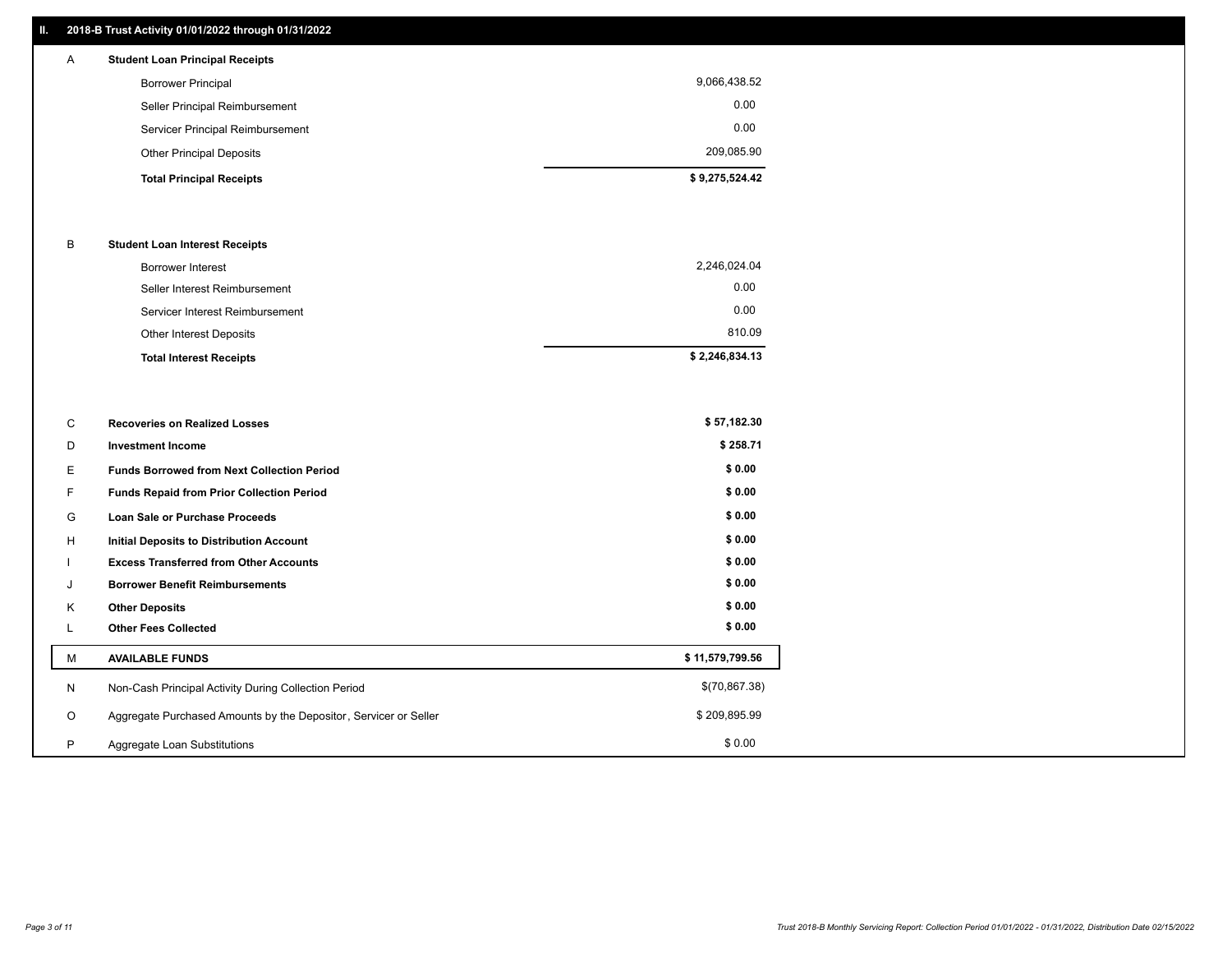|                   |                       |                          |         |                                                           | <b>Loans by Repayment Status</b> |                            |                          |         |                                                           |                |                            |
|-------------------|-----------------------|--------------------------|---------|-----------------------------------------------------------|----------------------------------|----------------------------|--------------------------|---------|-----------------------------------------------------------|----------------|----------------------------|
|                   |                       |                          |         | 01/31/2022                                                |                                  |                            |                          |         | 12/31/2021                                                |                |                            |
|                   |                       | <b>Wtd Avg</b><br>Coupon | # Loans | Principal and<br><b>Interest Accrued</b><br>to Capitalize | % of Principal                   | % of Loans in<br>Repay (1) | <b>Wtd Avg</b><br>Coupon | # Loans | Principal and<br><b>Interest Accrued</b><br>to Capitalize | % of Principal | % of Loans in<br>Repay (1) |
| INTERIM:          | IN SCHOOL             | 9.37%                    | 1,206   | \$19,988,114.15                                           | 4.909%                           | $-$ %                      | 9.37%                    | 1,342   | \$22,305,828.93                                           | 5.352%         | $-$ %                      |
|                   | GRACE                 | 9.20%                    | 548     | \$9,028,919.79                                            | 2.218%                           | $-$ %                      | 9.16%                    | 459     | \$7,531,111.59                                            | 1.807%         | $-$ %                      |
|                   | <b>DEFERMENT</b>      | 8.92%                    | 2,342   | \$32,306,425.05                                           | 7.935%                           | $-$ %                      | 8.94%                    | 2,425   | \$32,885,436.39                                           | 7.890%         | $-$ %                      |
| <b>REPAYMENT:</b> | <b>CURRENT</b>        | 7.93%                    | 28,912  | \$323,365,738.78                                          | 79.425%                          | 93.509%                    | 7.92%                    | 29,402  | \$331,639,457.64                                          | 79.565%        | 93.659%                    |
|                   | 30-59 DAYS DELINQUENT | 8.68%                    | 621     | \$8,851,524.18                                            | 2.174%                           | 2.560%                     | 8.87%                    | 636     | \$9,208,831.60                                            | 2.209%         | 2.601%                     |
|                   | 60-89 DAYS DELINQUENT | 8.63%                    | 345     | \$5,624,606.80                                            | 1.382%                           | 1.626%                     | 8.36%                    | 263     | \$4,009,161.39                                            | 0.962%         | 1.132%                     |
|                   | 90+ DAYS DELINQUENT   | 8.09%                    | 201     | \$3,131,447.15                                            | 0.769%                           | 0.906%                     | 8.20%                    | 177     | \$2,648,395.50                                            | 0.635%         | 0.748%                     |
|                   | <b>FORBEARANCE</b>    | 7.83%                    | 350     | \$4,838,081.17                                            | 1.188%                           | 1.399%                     | 8.08%                    | 465     | \$6,585,177.62                                            | 1.580%         | 1.860%                     |
| <b>TOTAL</b>      |                       |                          | 34,525  | \$407,134,857.07                                          | 100.00%                          | 100.00%                    |                          | 35,169  | \$416,813,400.66                                          | 100.00%        | 100.00%                    |

Percentages may not total 100% due to rounding \*

1 Loans classified in "Repayment" include any loan for which interim interest only, \$25 fixed payments or full principal and interest payments are due.

|                 |                                                                                                                              |                          |         |                                                           | <b>Loans by Borrower Status</b> |                                |                          |         |                                                           |                |                                |
|-----------------|------------------------------------------------------------------------------------------------------------------------------|--------------------------|---------|-----------------------------------------------------------|---------------------------------|--------------------------------|--------------------------|---------|-----------------------------------------------------------|----------------|--------------------------------|
|                 |                                                                                                                              |                          |         | 01/31/2022                                                |                                 |                                |                          |         | 12/31/2021                                                |                |                                |
|                 |                                                                                                                              | <b>Wtd Avg</b><br>Coupon | # Loans | Principal and<br><b>Interest Accrued</b><br>to Capitalize | % of Principal                  | % of Loans in<br>P&I Repay (2) | <b>Wtd Avg</b><br>Coupon | # Loans | Principal and<br><b>Interest Accrued</b><br>to Capitalize | % of Principal | % of Loans in<br>P&I Repay (2) |
| <b>INTERIM:</b> | IN SCHOOL                                                                                                                    | 8.86%                    | 2,256   | \$37,367,614.91                                           | 9.178%                          | $-$ %                          | 8.86%                    | 2,532   | \$41,672,194.13                                           | 9.998%         | $-$ %                          |
|                 | <b>GRACE</b>                                                                                                                 | 8.86%                    | 972     | \$15,331,844.04                                           | 3.766%                          | $-$ %                          | 8.88%                    | 786     | \$12,266,743.27                                           | 2.943%         | $-$ %                          |
|                 | <b>DEFERMENT</b>                                                                                                             | 8.52%                    | 4,244   | \$56,816,914.23                                           | 13.955%                         | $-$ %                          | 8.51%                    | 4,424   | \$58,357,866.98                                           | 14.001%        | $-$ %                          |
| P&I REPAYMENT:  | <b>CURRENT</b>                                                                                                               | 7.89%                    | 25,581  | \$275,700,444.69                                          | 67.717%                         | 92.636%                        | 7.89%                    | 25,933  | \$282,698,853.70                                          | 67.824%        | 92.835%                        |
|                 | 30-59 DAYS DELINQUENT                                                                                                        | 8.67%                    | 597     | \$8,596,975.24                                            | 2.112%                          | 2.889%                         | 8.86%                    | 604     | \$8,704,692.28                                            | 2.088%         | 2.859%                         |
|                 | 60-89 DAYS DELINQUENT                                                                                                        | 8.69%                    | 335     | \$5,428,654.89                                            | 1.333%                          | 1.824%                         | 8.35%                    | 251     | \$3,908,915.45                                            | 0.938%         | 1.284%                         |
|                 | 90+ DAYS DELINQUENT                                                                                                          | 8.06%                    | 190     | \$3,054,327.90                                            | 0.750%                          | 1.026%                         | 8.20%                    | 174     | \$2,618,957.23                                            | 0.628%         | 0.860%                         |
|                 | <b>FORBEARANCE</b>                                                                                                           | 7.83%                    | 350     | \$4,838,081.17                                            | 1.188%                          | 1.626%                         | 8.08%                    | 465     | \$6,585,177.62                                            | 1.580%         | 2.163%                         |
| <b>TOTAL</b>    |                                                                                                                              |                          | 34,525  | \$407,134,857.07                                          | 100.00%                         | 100.00%                        |                          | 35,169  | \$416,813,400.66                                          | 100.00%        | 100.00%                        |
|                 | Percentages may not total 100% due to rounding                                                                               |                          |         |                                                           |                                 |                                |                          |         |                                                           |                |                                |
|                 | 2 Loans classified in "P&I Repayment" includes only those loans for which scheduled principal and interest payments are due. |                          |         |                                                           |                                 |                                |                          |         |                                                           |                |                                |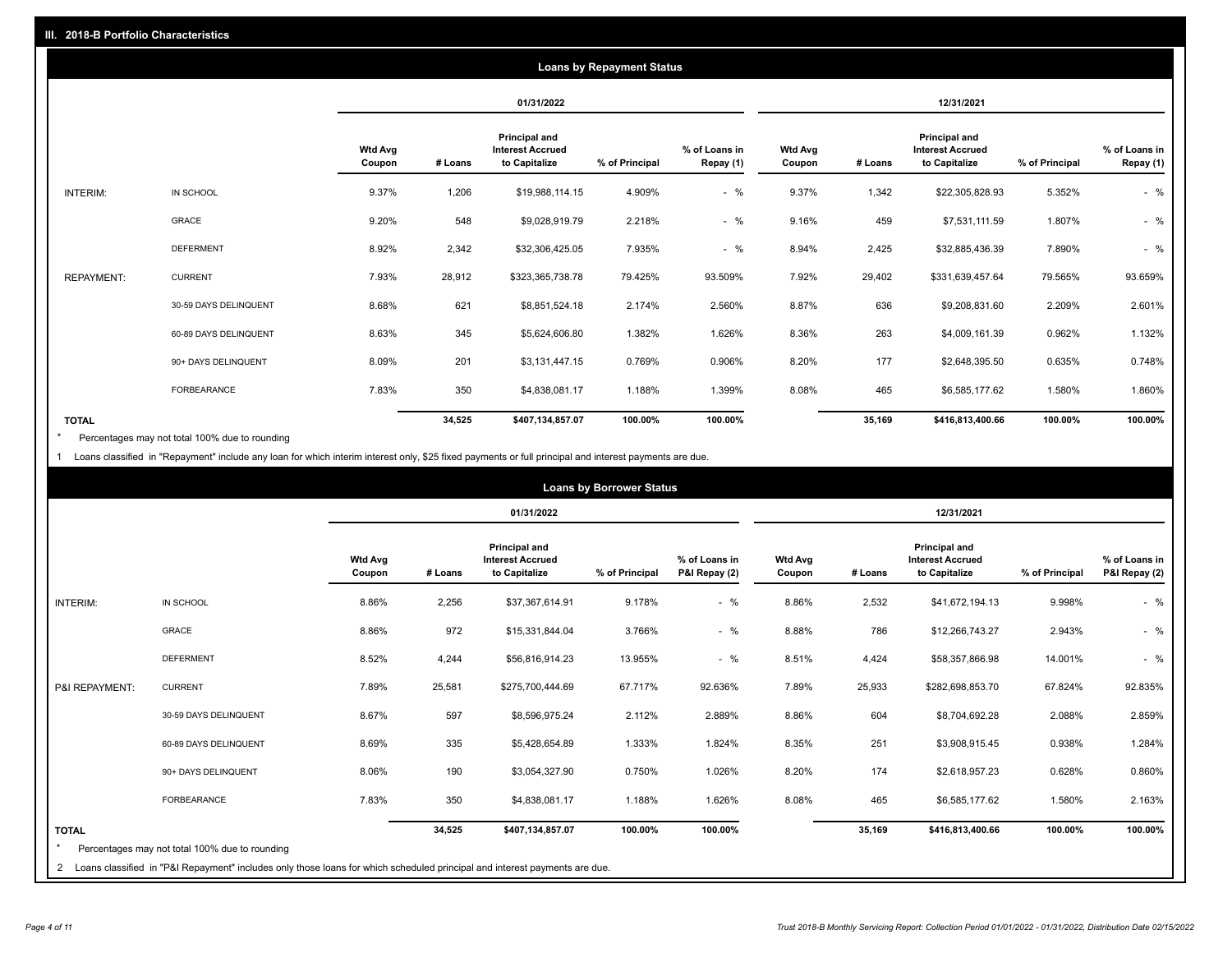|                                                                                        | 1/31/2022        | 12/31/2021       |
|----------------------------------------------------------------------------------------|------------------|------------------|
| Pool Balance                                                                           | \$407,134,857.07 | \$416,813,400.66 |
| Total # Loans                                                                          | 34,525           | 35,169           |
| Total # Borrowers                                                                      | 33,393           | 34,013           |
| Weighted Average Coupon                                                                | 8.13%            | 8.13%            |
| Weighted Average Remaining Term                                                        | 128.88           | 128.95           |
| Percent of Pool - Cosigned                                                             | 93.6%            | 93.6%            |
| Percent of Pool - Non Cosigned                                                         | 6.4%             | 6.4%             |
| Borrower Interest Accrued for Period                                                   | \$2,703,901.02   | \$2,758,181.18   |
| Outstanding Borrower Interest Accrued                                                  | \$21,232,399.05  | \$21,609,764.32  |
| Gross Principal Realized Loss - Periodic *                                             | \$843,118.69     | \$624,924.73     |
| Gross Principal Realized Loss - Cumulative *                                           | \$21,981,070.37  | \$21,137,951.68  |
| Recoveries on Realized Losses - Periodic                                               | \$57,182.30      | \$68,361.98      |
| Recoveries on Realized Losses - Cumulative                                             | \$2,471,048.45   | \$2,413,866.15   |
| Net Losses - Periodic                                                                  | \$785,936.39     | \$556,562.75     |
| Net Losses - Cumulative                                                                | \$19,510,021.92  | \$18,724,085.53  |
| Non-Cash Principal Activity - Capitalized Interest                                     | \$774,280.24     | \$2,459,818.56   |
| Since Issued Total Constant Prepayment Rate (CPR) (1)                                  | 12.54%           | 12.42%           |
| Loan Substitutions                                                                     | \$0.00           | \$0.00           |
| <b>Cumulative Loan Substitutions</b>                                                   | \$0.00           | \$0.00           |
| <b>Unpaid Servicing Fees</b>                                                           | \$0.00           | \$0.00           |
| <b>Unpaid Administration Fees</b>                                                      | \$0.00           | \$0.00           |
| <b>Unpaid Carryover Servicing Fees</b>                                                 | \$0.00           | \$0.00           |
| Note Interest Shortfall                                                                | \$0.00           | \$0.00           |
| Loans in Modification                                                                  | \$23,079,687.33  | \$23,413,888.23  |
| % of Loans in Modification as a % of Loans in Repayment (P&I)                          | 7.88%            | 7.86%            |
| % Annualized Gross Principal Realized Loss - Periodic as a %                           |                  |                  |
| of Loans in Repayment (P&I) * 12                                                       | 3.46%            | 2.52%            |
| % Gross Principal Realized Loss - Cumulative as a % of<br><b>Original Pool Balance</b> | 2.90%            | 2.79%            |

\* In accordance with the Servicer's current policies and procedures, after September 1, 2017 loans subject to bankruptcy claims generally will not be reported as a charged- off unless and until they are delinquent for 120

(1) For additional information, see 'Since Issued CPR Methodology' found in section VIII of this report .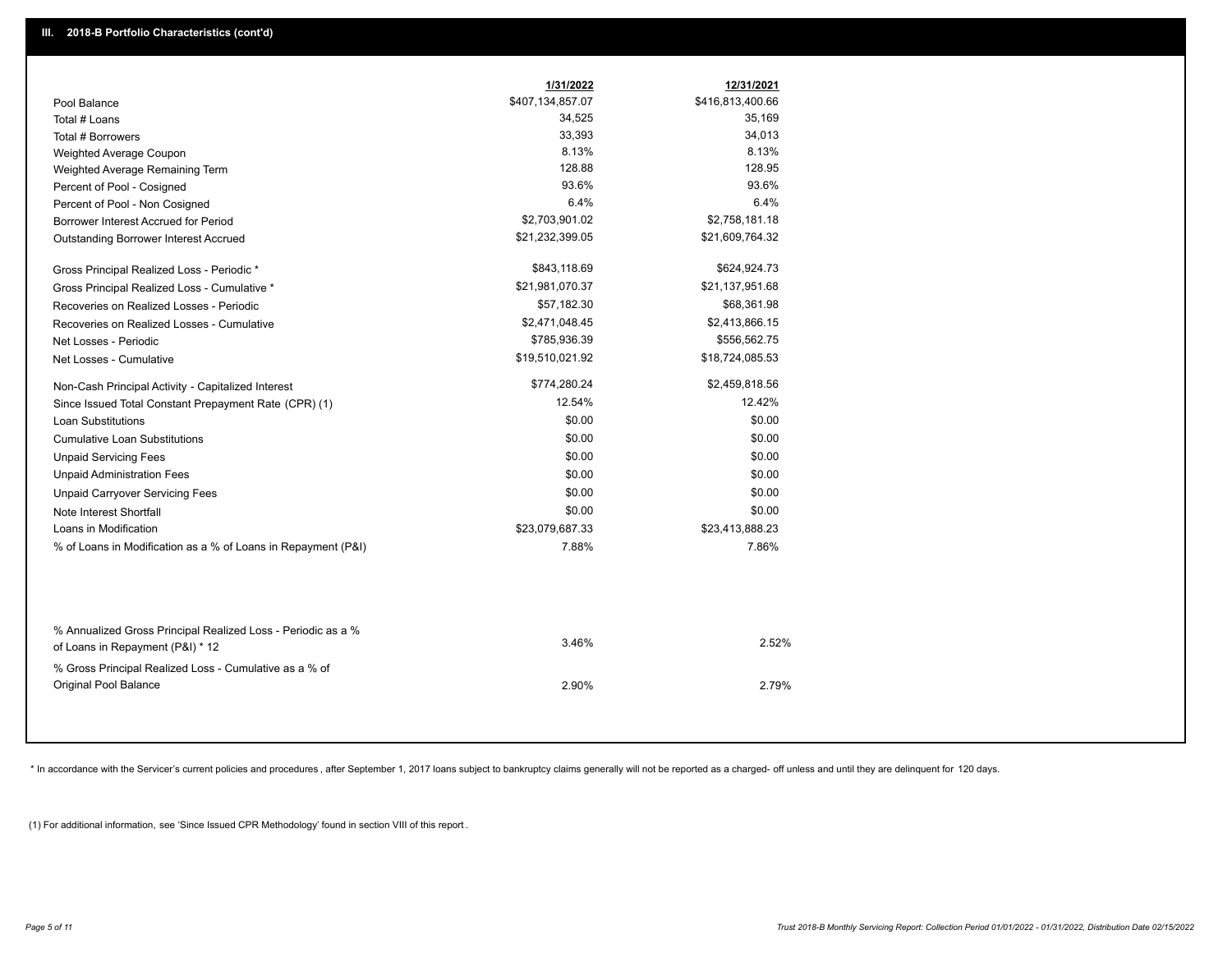## **Loan Program**

A

|                                    | Weighted<br>Average | # LOANS  | <b>\$ AMOUNT</b> | $%$ *    |
|------------------------------------|---------------------|----------|------------------|----------|
| - Smart Option Interest-Only Loans | 7.05%               | 7,641    | \$63,578,349.58  | 15.616%  |
| - Smart Option Fixed Pay Loans     | 8.11%               | 8,599    | \$121,333,061.35 | 29.802%  |
| - Smart Option Deferred Loans      | 8.45%               | 18,285   | \$222,223,446.14 | 54.582%  |
| - Other Loan Programs              | $0.00\%$            | $\Omega$ | \$0.00           | 0.000%   |
| <b>Total</b>                       | 8.13%               | 34,525   | \$407,134,857.07 | 100.000% |

\* Percentages may not total 100% due to rounding

B

C

**Index Type**

|                       | Weighted<br>Average | # LOANS | <b>\$ AMOUNT</b> | % *      |
|-----------------------|---------------------|---------|------------------|----------|
| - Fixed Rate Loans    | 8.95%               | 9,783   | \$129,385,117.41 | 31.779%  |
| - LIBOR Indexed Loans | 7.75%               | 24,742  | \$277,749,739.66 | 68.221%  |
| - Other Index Rates   | $0.00\%$            | 0       | \$0.00           | 0.000%   |
| <b>Total</b>          | 8.13%               | 34,525  | \$407,134,857.07 | 100.000% |

\* Percentages may not total 100% due to rounding

# **Weighted Average Recent FICO**

| (2)<br>Wtd Avg Recent FICO Band | # LOANS     | <b>\$ AMOUNT</b> | $%$ *    |
|---------------------------------|-------------|------------------|----------|
| $0 - 639$                       | 1,975       | \$23,477,428.58  | 5.766%   |
| 640 - 669                       | 2,031       | \$24,331,605.41  | 5.976%   |
| 670 - 699                       | 3,457       | \$42,414,161.09  | 10.418%  |
| 700 - 739                       | 7,266       | \$90,543,602.21  | 22.239%  |
| $740 +$                         | 19,796      | \$226,368,059.78 | 55.600%  |
| $N/A$ <sub>(1)</sub>            | $\mathbf 0$ | \$0.00           | 0.000%   |
| <b>Total</b>                    | 34,525      | \$407,134,857.07 | 100.000% |
|                                 |             |                  |          |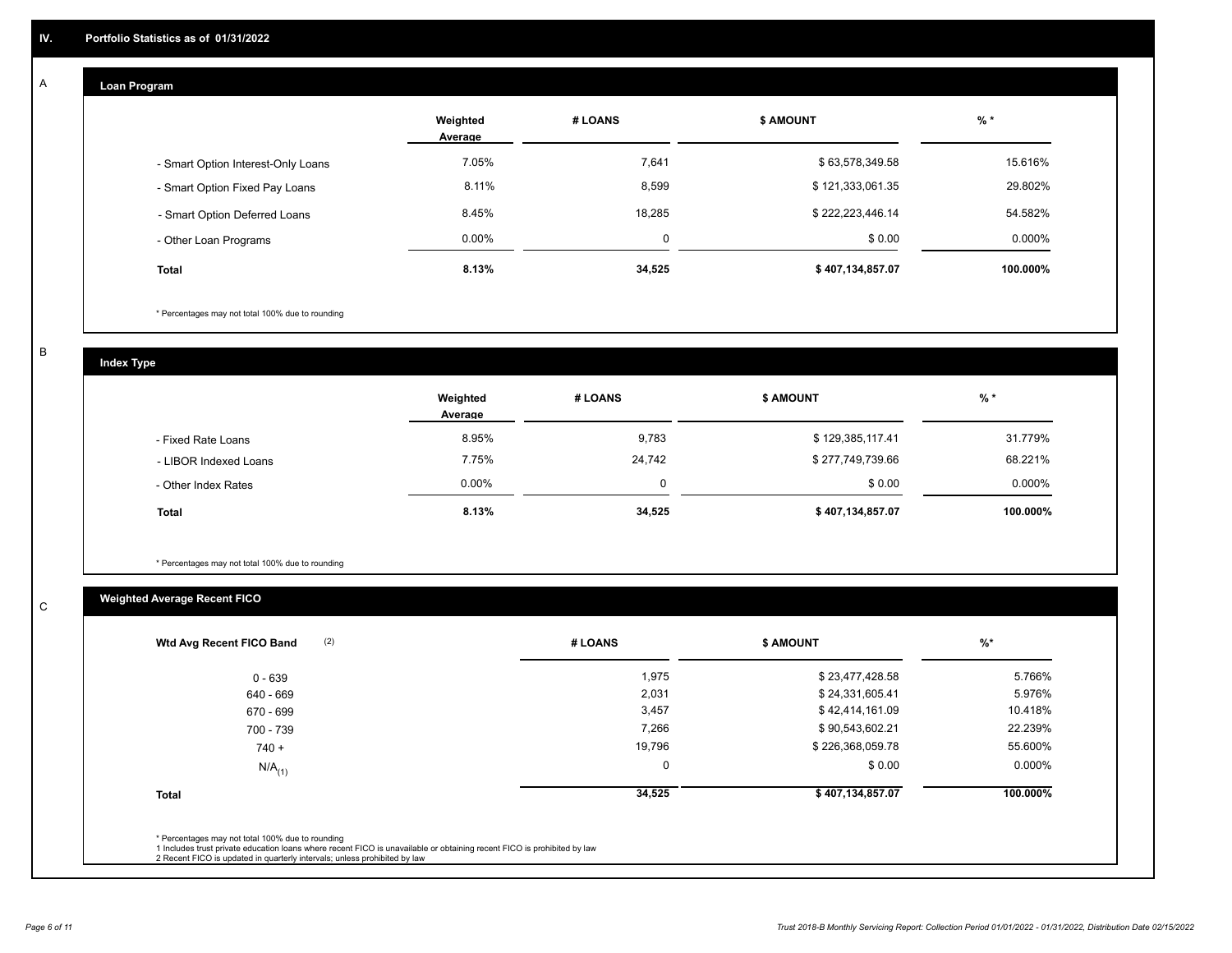| V. |                                       | 2018-B Reserve Account and Principal Distribution Calculations                  |                  |  |
|----|---------------------------------------|---------------------------------------------------------------------------------|------------------|--|
| А. |                                       | <b>Reserve Account</b>                                                          |                  |  |
|    |                                       | Specified Reserve Account Balance                                               | \$1,912,058.00   |  |
|    | <b>Actual Reserve Account Balance</b> |                                                                                 | \$1,912,058.00   |  |
| В. |                                       | <b>Principal Distribution Amount</b>                                            |                  |  |
|    | i.                                    | Class A Notes Outstanding                                                       | \$262,110,050.49 |  |
|    | ii.                                   | Pool Balance                                                                    | \$407,134,857.07 |  |
|    | iii.                                  | First Priority Principal Distribution Amount (i - ii)                           | \$0.00           |  |
|    | iv.                                   | Class A and B Notes Outstanding                                                 | \$312,610,050.49 |  |
|    | v.                                    | First Priority Principal Distribution Amount                                    | \$0.00           |  |
|    | vi.                                   | Pool Balance                                                                    | \$407,134,857.07 |  |
|    | vii.                                  | Specified Overcollateralization Amount                                          | \$101,783,714.27 |  |
|    | viii.                                 | Regular Principal Distribution Amount (if (iv > 0, (iv - v) - (vi - vii))       | \$7,258,907.69   |  |
|    | ix.                                   | Pool Balance                                                                    | \$407,134,857.07 |  |
|    | х.                                    | 10% of Initial Pool Balance                                                     | \$75,682,529.90  |  |
|    | xi.                                   | First Priority Principal Distribution Amount                                    | \$0.00           |  |
|    | xii.                                  | Regular Principal Distribution Amount                                           | \$7,258,907.69   |  |
|    | xiii.                                 | Available Funds (after payment of waterfall items A through I)                  | \$3,295,463.92   |  |
|    | xiv.                                  | Additional Principal Distribution Amount (if(vi <= x,min(xiii, vi - xi - xii))) | \$0.00           |  |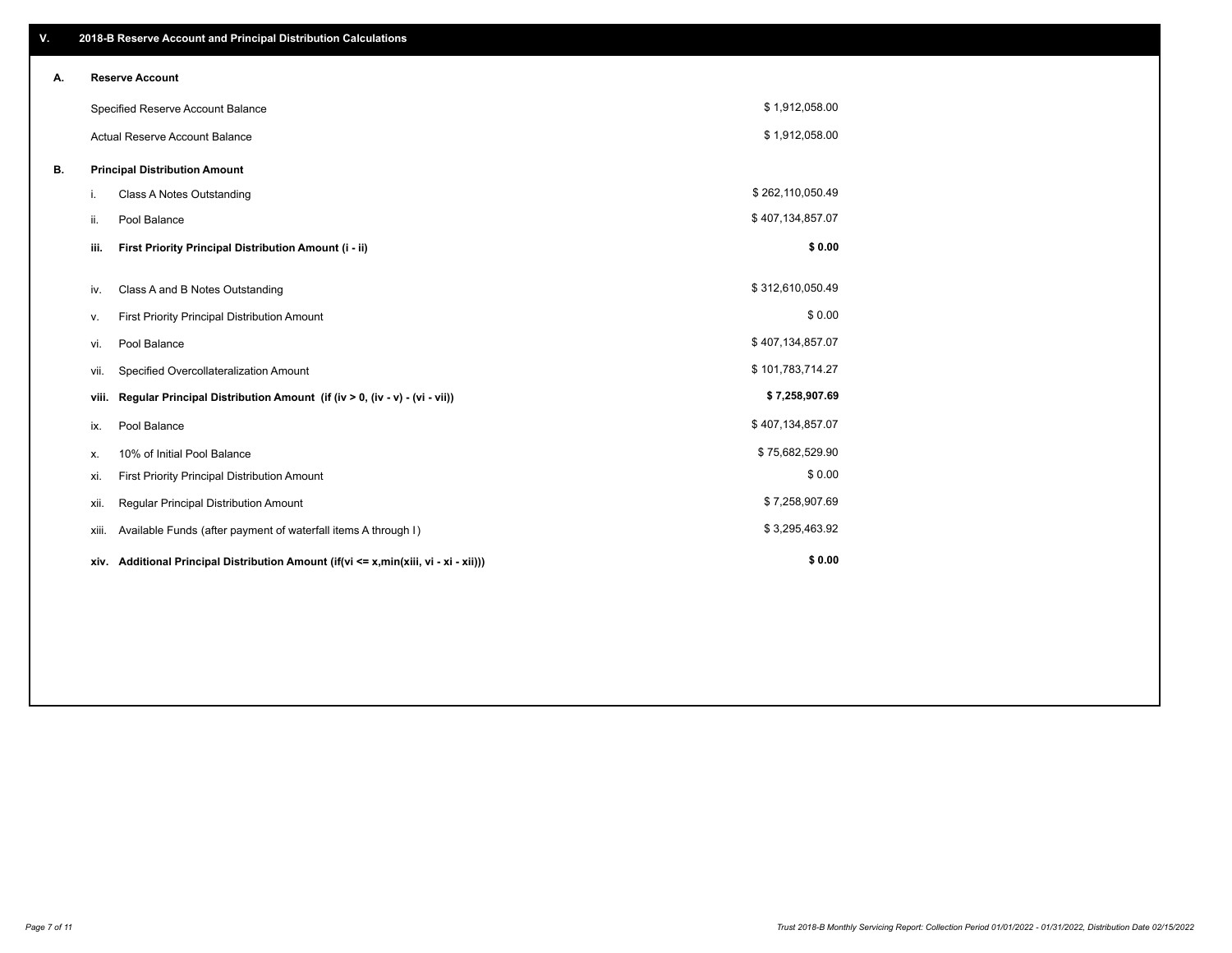|                              |                                                         | Paid           | <b>Funds Balance</b> |
|------------------------------|---------------------------------------------------------|----------------|----------------------|
| <b>Total Available Funds</b> |                                                         |                | \$11,579,799.56      |
| A                            | <b>Trustee Fees</b>                                     | \$0.00         | \$11,579,799.56      |
| B                            | <b>Servicing Fees</b>                                   | \$265,951.15   | \$11,313,848.41      |
| C                            | i. Administration Fees                                  | \$8,333.00     | \$11,305,515.41      |
|                              | ii. Unreimbursed Administrator Advances plus any Unpaid | \$0.00         | \$11,305,515.41      |
| D                            | Class A Noteholders Interest Distribution Amount        | \$582,810.47   | \$10,722,704.94      |
| E.                           | First Priority Principal Payment                        | \$0.00         | \$10,722,704.94      |
| F.                           | Class B Noteholders Interest Distribution Amount        | \$168,333.33   | \$10,554,371.61      |
| G                            | <b>Reinstatement Reserve Account</b>                    | \$0.00         | \$10,554,371.61      |
| H                            | Regular Principal Distribution                          | \$7,258,907.69 | \$3,295,463.92       |
|                              | <b>Carryover Servicing Fees</b>                         | \$0.00         | \$3,295,463.92       |
| J                            | Additional Principal Distribution Amount                | \$0.00         | \$3,295,463.92       |
| Κ                            | Unpaid Expenses of Trustee                              | \$0.00         | \$3,295,463.92       |
| L                            | Unpaid Expenses of Administrator                        | \$0.00         | \$3,295,463.92       |
| М                            | Remaining Funds to the Residual Certificateholders      | \$3,295,463.92 | \$0.00               |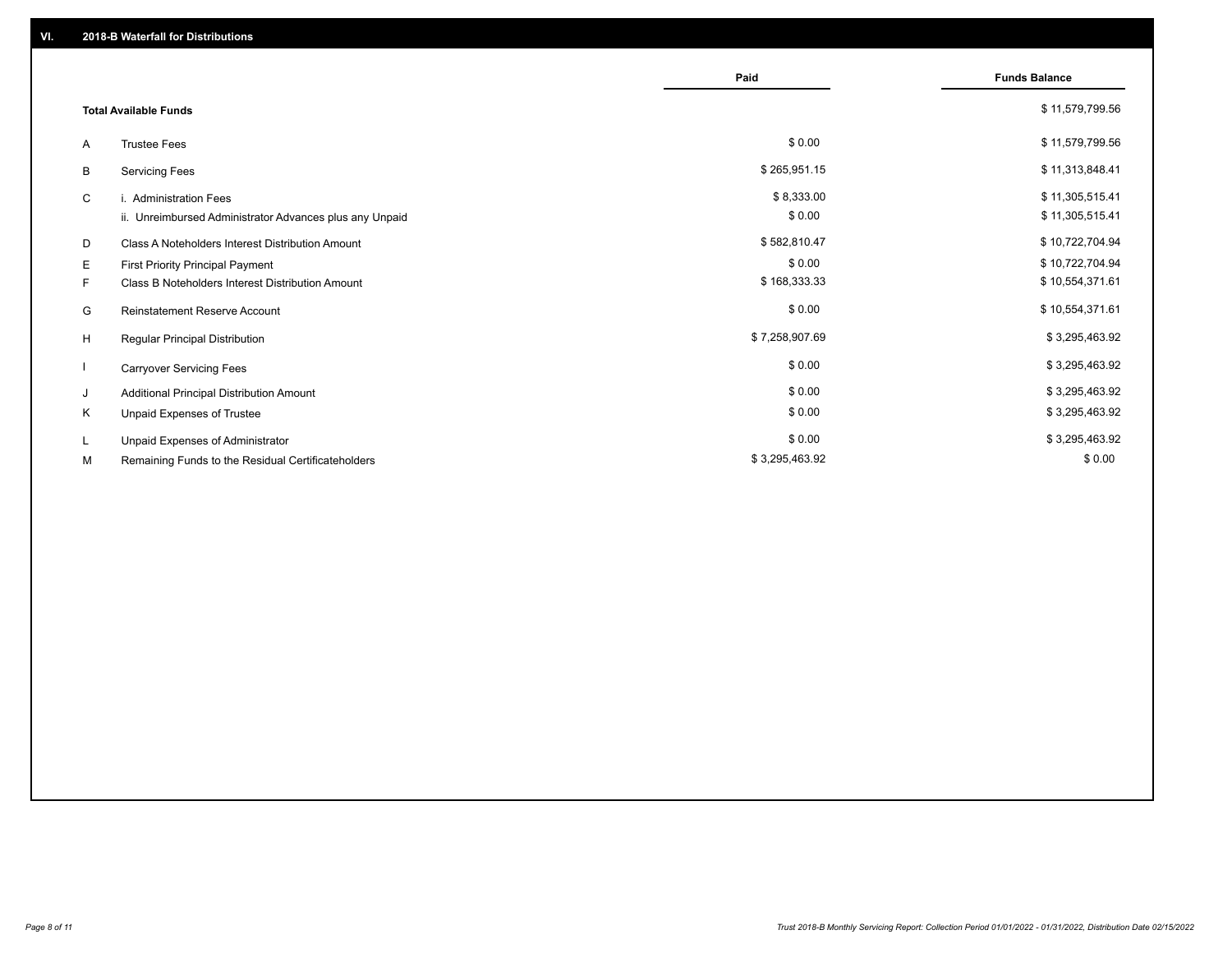| <b>Distribution Amounts</b>                                |                         |                         |                         |
|------------------------------------------------------------|-------------------------|-------------------------|-------------------------|
|                                                            | A <sub>2</sub> A        | A <sub>2</sub> B        | в                       |
| Cusip/Isin                                                 | 78449LAB4               | 78449LAC2               | 78449LAD0               |
| <b>Beginning Balance</b>                                   | \$175,775,223.43        | \$86,334,827.06         | \$50,500,000.00         |
| Index                                                      | <b>FIXED</b>            | <b>LIBOR</b>            | <b>FIXED</b>            |
| Spread/Fixed Rate                                          | 3.60%                   | 0.72%                   | 4.00%                   |
| Record Date (Days Prior to Distribution)                   | 1 NEW YORK BUSINESS DAY | 1 NEW YORK BUSINESS DAY | 1 NEW YORK BUSINESS DAY |
| <b>Accrual Period Begin</b>                                | 1/15/2022               | 1/18/2022               | 1/15/2022               |
| <b>Accrual Period End</b>                                  | 2/15/2022               | 2/15/2022               | 2/15/2022               |
| Daycount Fraction                                          | 0.08333333              | 0.07777778              | 0.08333333              |
| Interest Rate*                                             | 3.60000%                | 0.82629%                | 4.00000%                |
| <b>Accrued Interest Factor</b>                             | 0.003000000             | 0.000642670             | 0.003333333             |
| <b>Current Interest Due</b>                                | \$527,325.67            | \$55,484.80             | \$168,333.33            |
| Interest Shortfall from Prior Period Plus Accrued Interest | $\mathsf{\$}$ -         | $$ -$                   | $\mathsf{\$}$ -         |
| <b>Total Interest Due</b>                                  | \$527,325.67            | \$55,484.80             | \$168,333.33            |
| <b>Interest Paid</b>                                       | \$527,325.67            | \$55,484.80             | \$168,333.33            |
| <b>Interest Shortfall</b>                                  | $\mathsf{\$}$ -         | $$ -$                   | $$ -$                   |
| <b>Principal Paid</b>                                      | \$4,867,940.47          | \$2,390,967.22          | $$ -$                   |
| <b>Ending Principal Balance</b>                            | \$170,907,282.96        | \$83,943,859.84         | \$50,500,000.00         |
| Paydown Factor                                             | 0.017201203             | 0.017201203             | 0.000000000             |
| <b>Ending Balance Factor</b>                               | 0.603912661             | 0.603912661             | 1.000000000             |

\* Pay rates for Current Distribution. For the interest rates applicable to the next distribution date, please see https://www.salliemae.com/about/investors/data/SMBabrate.txt.

**VII. 2018-B Distributions**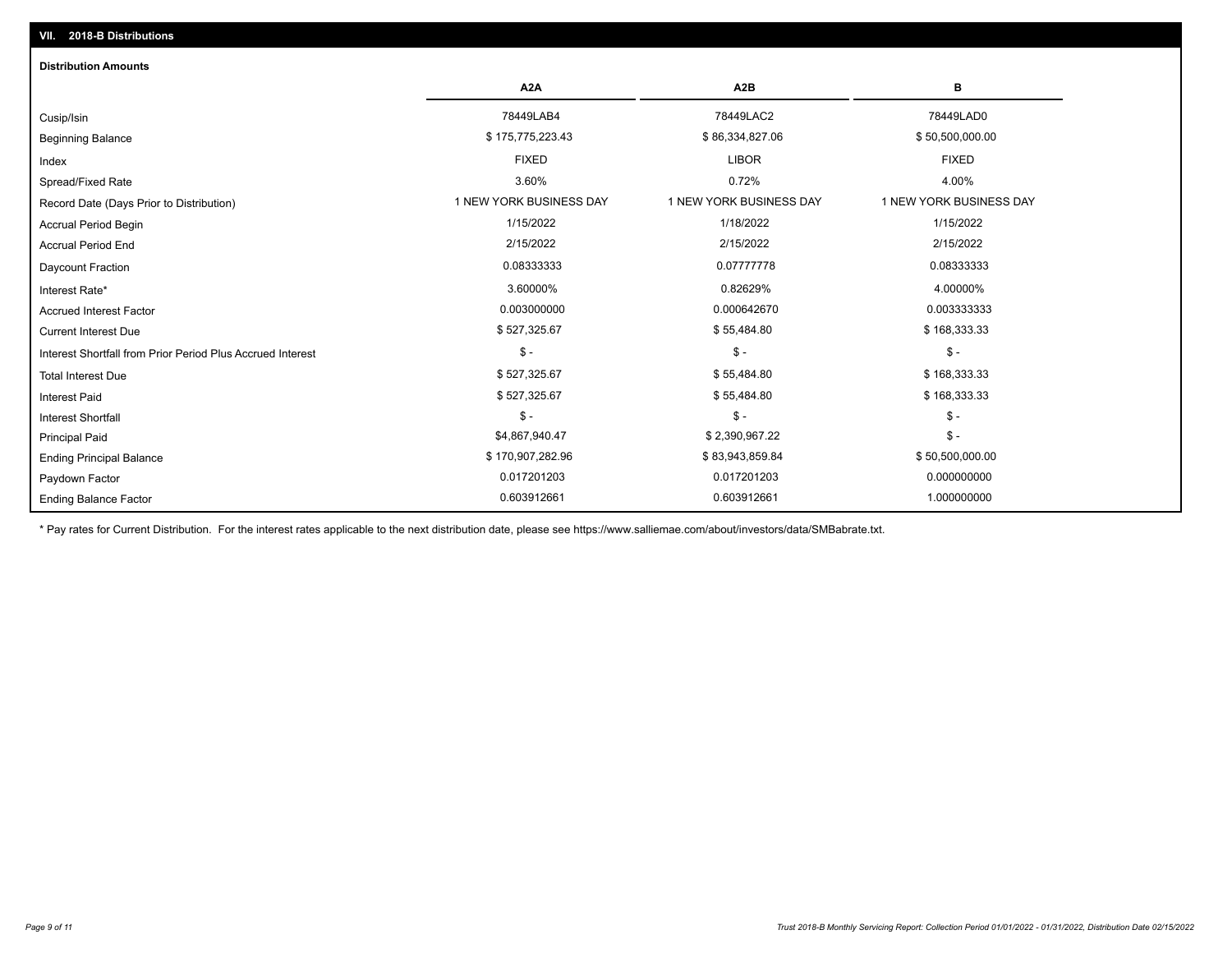#### **Since Issued Total CPR**

$$
\text{total cPR} = 1 - \left(\frac{APB}{PPB}\right)^{\left(\frac{12}{MSC}\right)}
$$

APB = Actual period-end Pool Balance PPB = Projected period-end Pool Balance assuming no prepayments and no defaults Pool Balance = Sum(Principal Balance + Interest Accrued to Capitalize Balance) MSC = Months Since Cut-Off

I J Ι

#### **Since-Issued Total Constant Prepayment Rate (CPR)**

Since-Issued Total CPR measures prepayments, both voluntary and involuntary, for a trust student loan pool over the life of a transaction. For each trust distribution, the actual month-end pool balance is compared against a month-end pool balance originally projected at issuance assuming no prepayments and defaults. For purposes of Since- Issued Total CPR calculations, projected period end pool balance assumes in-school status loans have up to a six month grace period before moving to repayment, grace status loans remain in grace status until their status end date and then to move to full principal and interest repayment, loans subject to interim interest or fixed payments during their in-school and grace period continue paying interim interest or fixed payments until full